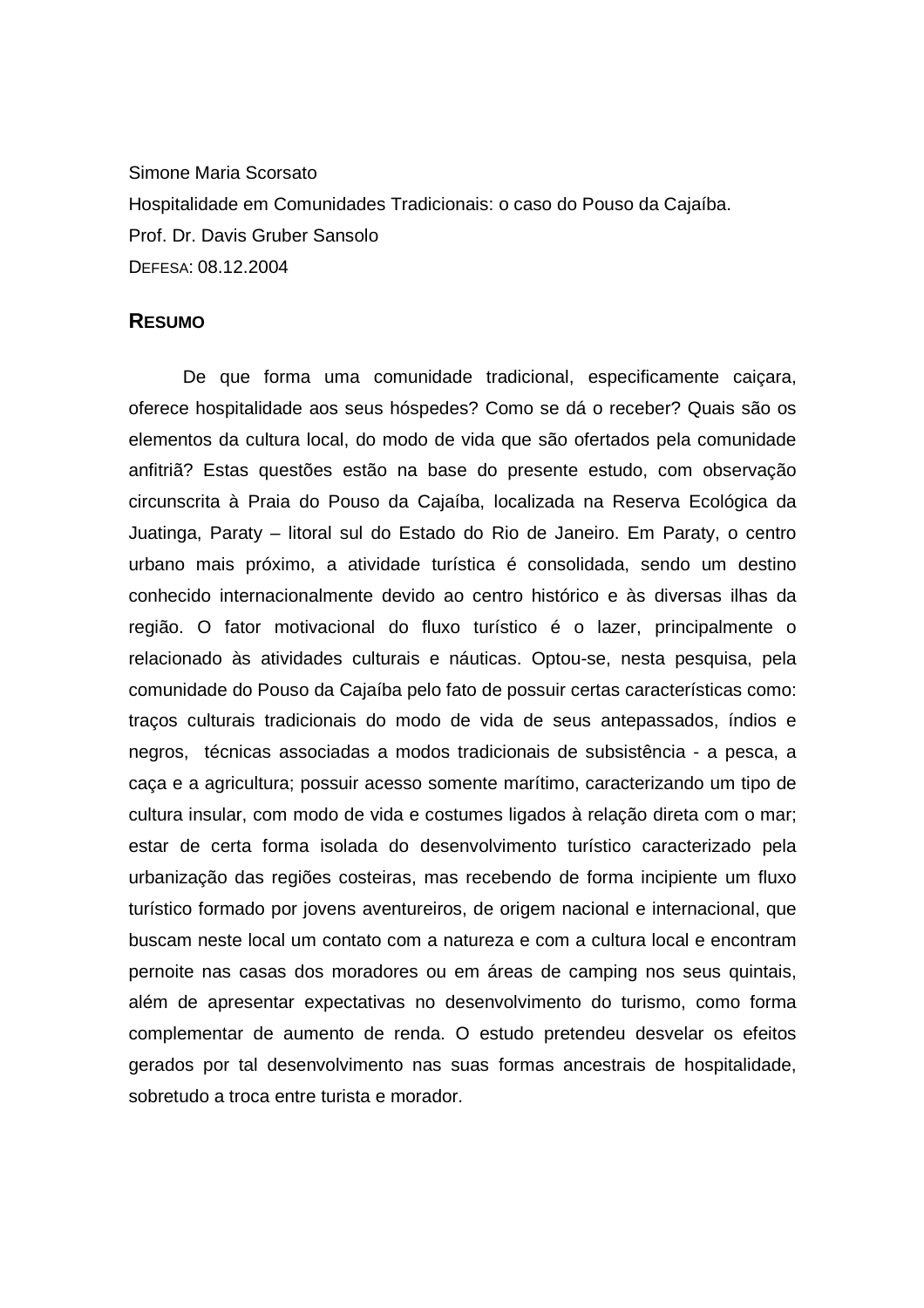**Palavras chave:** comunidades tradicionais, hospitalidade, patrimônio cultural, caiçaras.